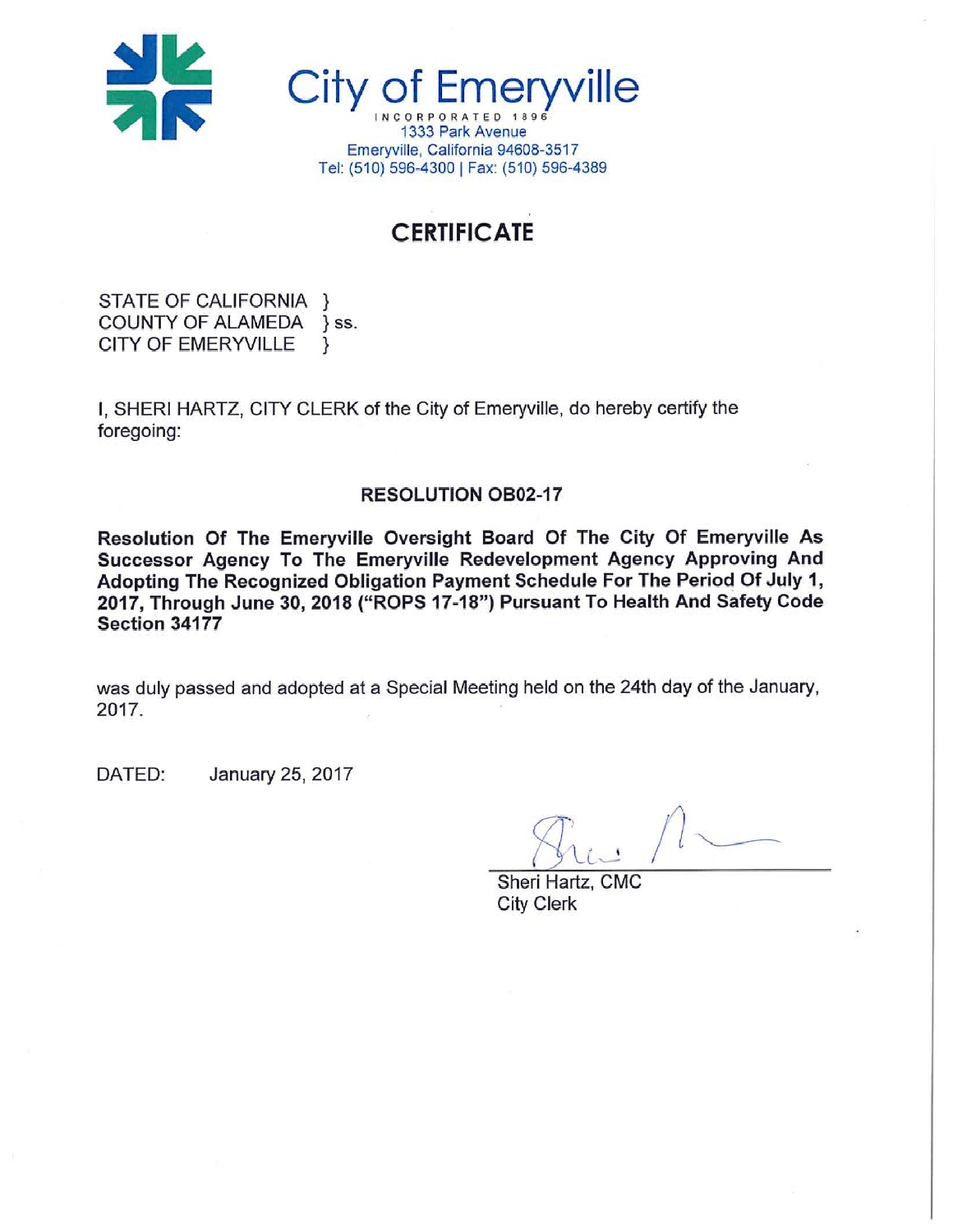### **RESOLUTION NO. OB02-17**

Resolution Of The Emeryville Oversight Board Of The City Of Emeryville As Successor Agency To The Emeryville Redevelopment Agency Approving And Adopting The Recognized Obligation Payment Schedule For The Period Of July 1, 2017, Through June 30, 2018 ("ROPS 17-18") Pursuant To Health And Safety Code Section 34177

**WHEREAS**, the California state legislature enacted Assembly Bill x1 26 to dissolve redevelopment agencies formed under the Community Redevelopment Law (Health and Safety Code Section 33000 et seg.) (the "Dissolution Act"); and

WHEREAS, on January 17, 2012 and pursuant to Health and Safety Code Section 34173, the City Council of the City of the City of Emeryville elected to have the City of Emeryville ("City") serve as successor agency ("Successor Agency") for the dissolved Emeryville Redevelopment Agency ("Redevelopment Agency") effective February 1, 2012; and

WHEREAS, on February 1, 2012, the former Redevelopment Agency was dissolved pursuant to Health and Safety Code Section 34172; and

**WHEREAS**, the Successor Agency is responsible for implementing the Dissolution Act; and

**WHEREAS.** Health and Safety Code Section 34179 of the Dissolution Act provides for the appointment of an Oversight Board with specific duties to approve certain Successor Agency actions, including the approval of the recognized obligation payment schedules (ROPS), pursuant to Health and Safety Code Section 34177 and 34180; and

**WHEREAS**, at its meeting of January 17, 2016, the Successor Agency reviewed and duly considered the staff report of the same date, the documentation provided in support of the staff report, the testimony provided during the public meeting, and the Recognized Obligation Payment Schedule for the period of July 1, 2017 through June 30, 2018 ("ROPS 17-18"), and thereafter adopted a resolution approving ROPS 17-18; and

**WHEREAS**, the Emeryville Oversight Board has reviewed and duly considered the staff report dated January 24, 2017, the documentation provided in support of the staff report, the testimony provided during the public meeting, and the Recognized Obligation Payment Schedule for the period of July 1, 2017 through June 30, 2018, known as ROPS 17-18 and attached hereto as Exhibit A; now, therefore, be it

RESOLVED, in accordance with Health and Safety Code Section 34177, the Oversight Board hereby approves and adopts the Recognized Obligation Payment Schedule for the period July 1, 2017 through June 30, 2018, known as ROPS 17-18 and attached hereto as Exhibit A; and, be it, further

RESOLVED, that the Oversight Board hereby authorizes and directs the City Manager and Finance Director or their designees to file a copy of this Resolution and the Recognized Obligation Payment Schedule for the period July 1, 2017 through June 30,

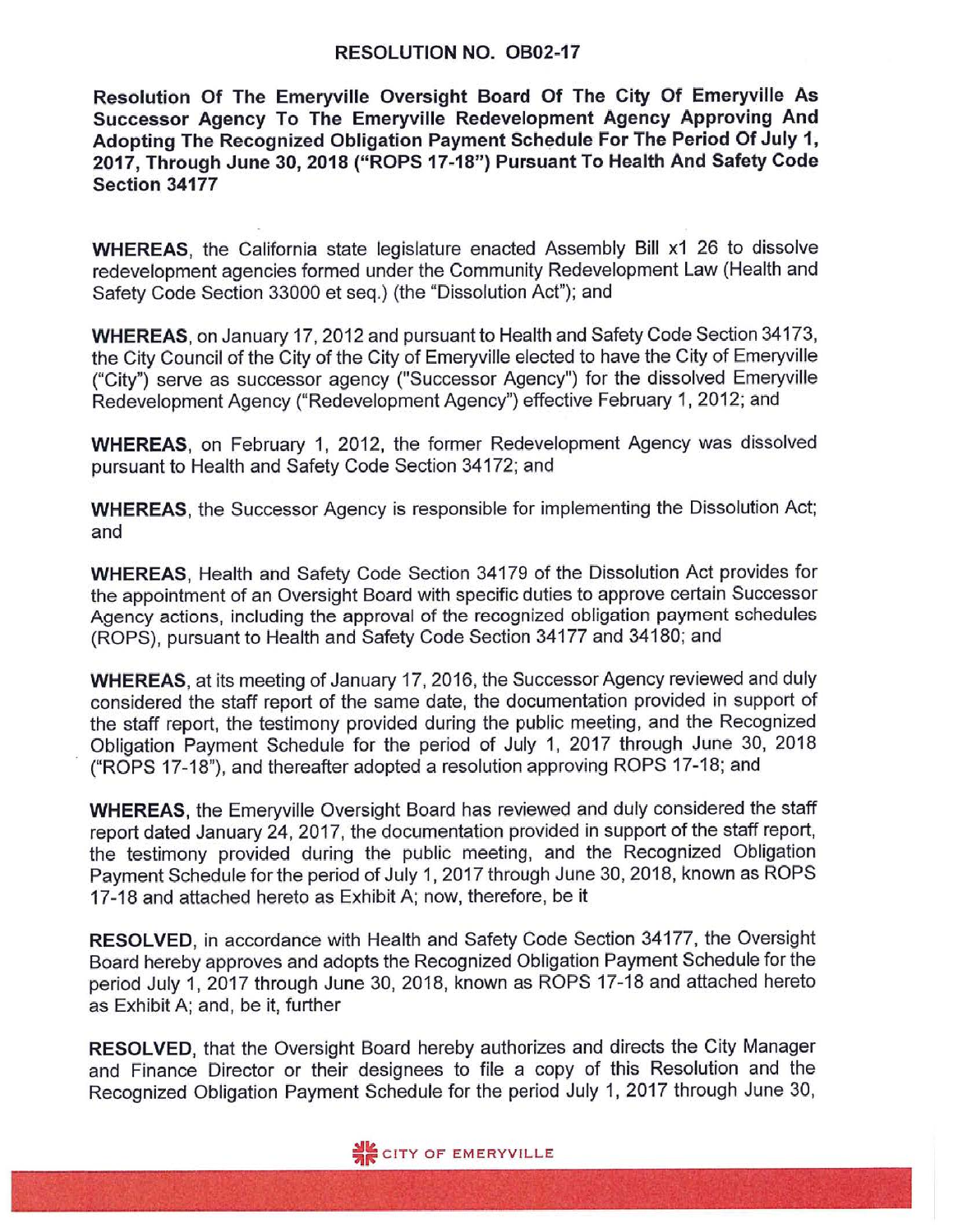Resolution No. OB02-17 **ROPS 17-18** Emeryville Oversight Board Meeting | January 24, 2017 Page 2 of 2

2018, known as ROPS 17-18 and attached hereto as Exhibit A, with the Department of Finance, the State Controller's Office, the Alameda County Administrative Officer, and the Alameda County Auditor- Controller; and, be it further

RESOLVED, that the Oversight Board hereby authorizes the City Manager, City Attorney and the Finance Director to initiate and engage in the meet and confer process with the Department of Finance in accordance with Section 34177 (o) in the event any line item on the Recognized Obligation Payment Schedule for the period July 1, 2017 through June 30, 2018, known as ROPS 17-18 and attached hereto as Exhibit A, is rejected by the Department of Finance.

**ADOPTED,** by the Emeryville Oversight Board of the City of Emeryville as Successor Agency to the Emeryville Redevelopment Agency at a special meeting held Tuesday, January 24, 2017, by the following vote:

| AYES:    | - 5 | Chair Martinez, Vice Chair Brown and Board Members Gooding,<br>Harper and Parenti |  |
|----------|-----|-----------------------------------------------------------------------------------|--|
| NOES:    |     |                                                                                   |  |
| ABSTAIN: |     |                                                                                   |  |
| ABSENT:  |     | <b>Board Member Little</b>                                                        |  |

**ATTEST:** 

CHAIR

**SECRETARY** 

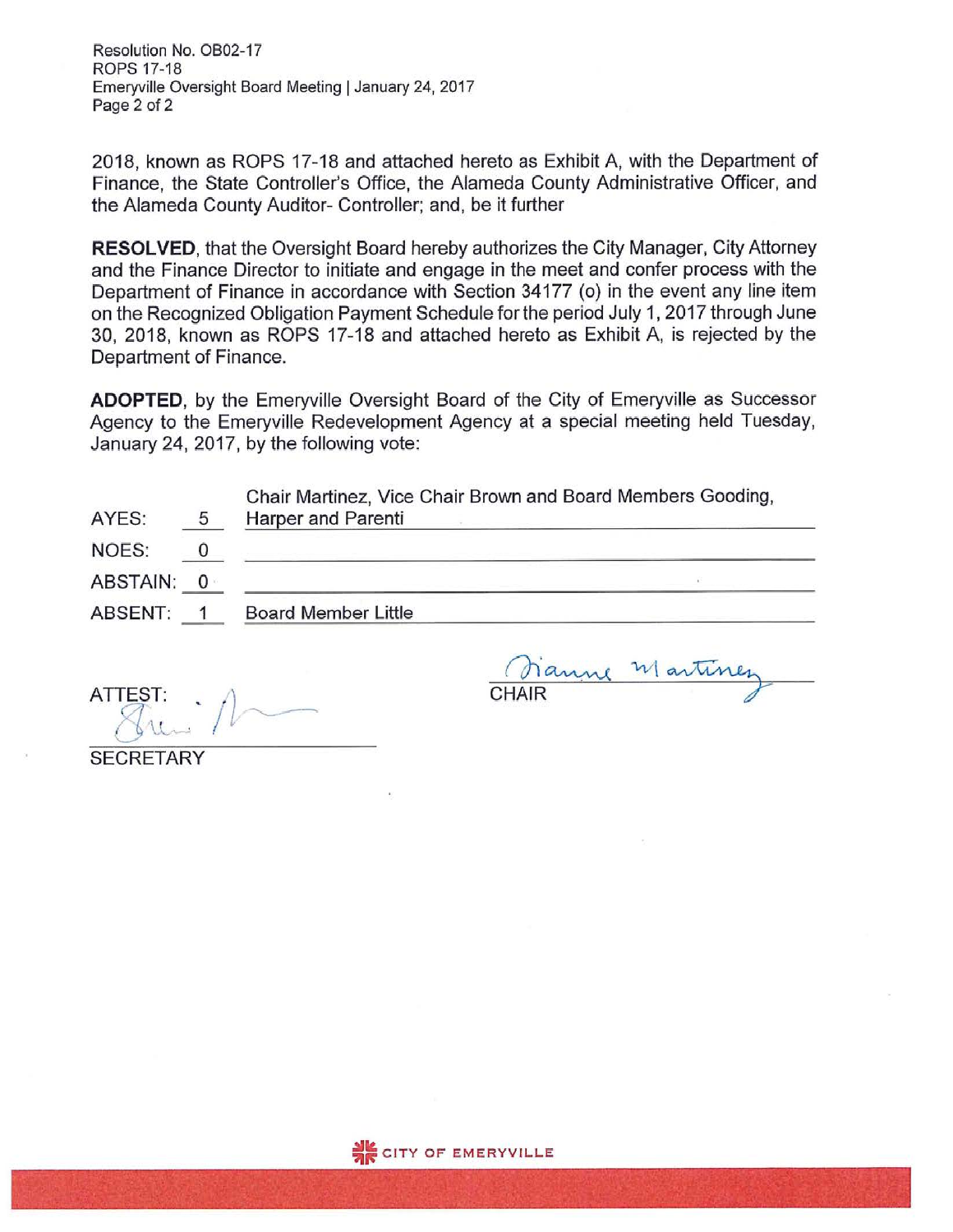Recognized Obligation Payment Schedule (ROPS 17-18) - Summary<br>Filed for the July 1, 2017 through June 30, 2018 Period

Emeryville Alameda Successor Agency: County:

|   | Current Period Requested Funding for Enforceable Obligations (ROPS Detail) | (July - December)<br>17-18A Total | (January - June)<br>17-18B Total |            | ROPS 17-18 Total |
|---|----------------------------------------------------------------------------|-----------------------------------|----------------------------------|------------|------------------|
|   |                                                                            |                                   |                                  |            |                  |
|   | Enforceable Obligations Funded as Follows (B+C+D);                         | $1,294,607$ \$                    |                                  | 200,000 \$ | 1,494,607        |
| m | <b>Bond Proceeds</b>                                                       |                                   |                                  |            |                  |
|   | Reserve Balance                                                            | 666,960                           |                                  |            | 666,960          |
|   | Other Funds                                                                | 627,647                           | 200,000                          |            | 827,647          |
|   | Redevelopment Property Tax Trust Fund (RPTTF) (F+G):                       | 14,751,165 \$                     | $17,005,417$ \$                  |            | 31,756,582       |
|   | RPTTF                                                                      | 14,488,427                        | 16,742,679                       |            | 31,231,106       |
| G | Administrative RPTTF                                                       | 262,738                           | 262,738                          |            | 525,476          |
| x | Current Period Enforceable Obligations (A+E):                              | 16,045,772 \$                     | $17,205,417$ \$                  |            | 33,251,189       |
|   |                                                                            |                                   |                                  |            |                  |

Pursuant to Section 34177 (o) of the Health and Safety code, I<br>hereby certify that the above is a true and accurate Recognized<br>Obligation Payment Schedule for the above named successor Certification of Oversight Board Chairman: agency.

 $1/26/2017$ Title Date 18 Danne Martinez Dianne Martinez Signature Name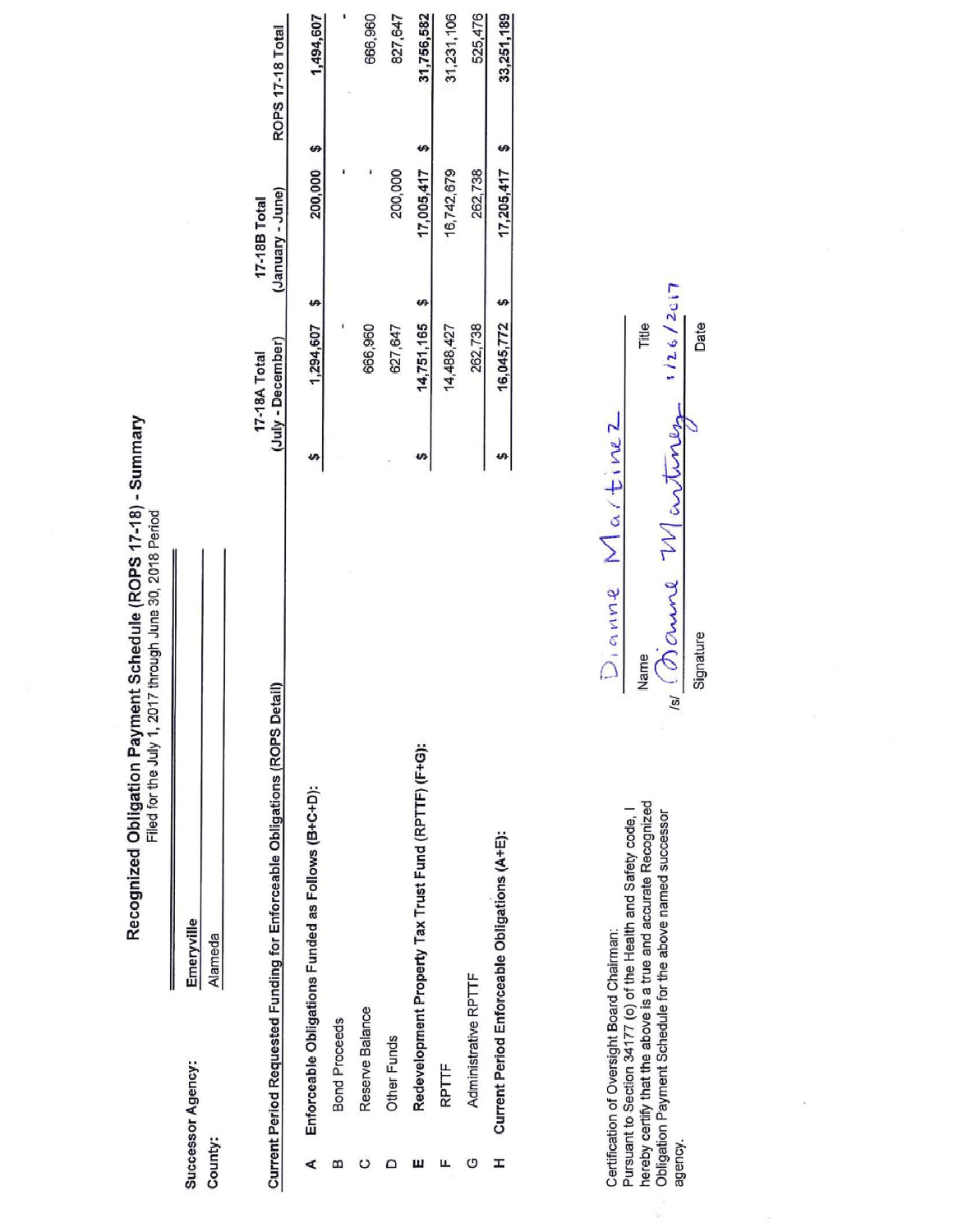|          | Emeryvine Recognized Obligation Payment Schedule (ROPS 17-16) - ROPS Detail<br>July 1, 2017 through June 30, 2018                                                                                                |                                         |                        |                                                                  |                                             |                                                                                                                                                                             |               |                                                               |                          |                                     |                      |                            |                                      |              |                        |                               |                                                        |                                     |                  |                               |
|----------|------------------------------------------------------------------------------------------------------------------------------------------------------------------------------------------------------------------|-----------------------------------------|------------------------|------------------------------------------------------------------|---------------------------------------------|-----------------------------------------------------------------------------------------------------------------------------------------------------------------------------|---------------|---------------------------------------------------------------|--------------------------|-------------------------------------|----------------------|----------------------------|--------------------------------------|--------------|------------------------|-------------------------------|--------------------------------------------------------|-------------------------------------|------------------|-------------------------------|
|          |                                                                                                                                                                                                                  |                                         |                        |                                                                  |                                             |                                                                                                                                                                             |               |                                                               |                          | (Report Amounts in Whole Dollars)   |                      |                            |                                      |              |                        |                               |                                                        |                                     |                  |                               |
| A        | B                                                                                                                                                                                                                | C.                                      | D                      |                                                                  | E                                           | G                                                                                                                                                                           | $\mathbf H$   |                                                               | <b>J</b>                 | K                                   |                      |                            |                                      |              |                        | $\Omega$                      | $\mathbf R$                                            |                                     |                  | W                             |
|          |                                                                                                                                                                                                                  |                                         |                        |                                                                  |                                             |                                                                                                                                                                             |               |                                                               |                          |                                     |                      |                            | 17-18A (July - December)             |              |                        |                               | 17-18B (January - June)                                |                                     |                  |                               |
|          |                                                                                                                                                                                                                  |                                         |                        |                                                                  |                                             |                                                                                                                                                                             |               |                                                               |                          |                                     |                      |                            | <b>Fund Sources</b>                  |              |                        |                               | <b>Fund Sources</b>                                    |                                     |                  |                               |
| Item $#$ | Project Name/Debt Obligation                                                                                                                                                                                     | Obligation Type                         | <b>Execution Date</b>  | Contract/Agreement Contract/Agreement<br><b>Termination Date</b> | Payee                                       | <b>Description/Project Scope</b>                                                                                                                                            | Project Area  | <b>Total Outstanding</b><br>Debt or Obligation<br>180,516,482 | Retired                  | ROPS 17-18<br>Total<br>\$33,251,189 | <b>Bond Proceeds</b> | Reserve Balance<br>666,960 | Other Funds<br>627,647 \$ 14,488,427 | <b>RPTTF</b> | Admin RPTTF<br>262,738 | 17-18A<br>Total<br>16,045,772 | <b>Bond Proceeds</b><br>Reserve Balance<br>Other Funds | RPTTF<br>16,742,679<br>$200,000$ \$ | Admin RPTTF      | 17-18B<br>Total<br>17,205,417 |
|          | Administrative Cost Allowance Per Admin Costs<br>4 Contract for services                                                                                                                                         | <b>Admin Costs</b>                      | 7/1/2017<br>/1/2015    | 6/30/2018<br>6/30/2018                                           | City of Emeryville<br>Renne Sloane Holtzman | ADM-Finance Administrative Cost<br>ADM-Oversight Board Legal Counsel Both                                                                                                   |               | 515,476<br>10,000                                             | $N$ $\blacksquare$<br>N. | 515,476<br>10,000                   |                      |                            |                                      |              | 257,738<br>5,000       | 257,738<br>5,000              |                                                        |                                     | 257,738<br>5,000 | 257,738<br>5,000              |
|          | 10 Affordable Housing Option                                                                                                                                                                                     | Remediation                             | 2/15/2011              | 12/31/2023                                                       | Sakai LLP<br>City of Emeryville-Housing     | Provide legal advice to Board<br>AH-3706 San Pablo Avenue/1025                                                                                                              | Emeryville    | 50,000                                                        | N                        | 50,000                              |                      | 25,000                     |                                      |              |                        | 25,000                        |                                                        | 25,000                              |                  | 25,000                        |
|          | Agreement (Feb 15, 2011)<br>39 Professional Services Agreement                                                                                                                                                   | Litigation                              | 3/1/2010               | 6/30/2018                                                        | Successor<br>Cox Castle Nicholsen           | MacArthur Remediation of 3706 SPA<br>ENV-Bay Street - Site B Cost                                                                                                           | Emeryville    | 50,000                                                        | N.                       | 50,000                              |                      | 25,000                     |                                      |              |                        | 25,000                        |                                                        | 25,000                              |                  | 25,000                        |
|          | (September 1, 2010)<br><b>40 Settlements w/ Chevron, Adams,</b>                                                                                                                                                  | Remediation                             | /23/2010               | 6/30/2018                                                        | EKI, California EPA -                       | Recovery Site B environmental cost<br>recovery litigation<br>ENV-Bay Street - Site B Groundwater Emeryville                                                                 |               |                                                               | - N                      |                                     |                      |                            |                                      |              |                        |                               |                                                        |                                     |                  |                               |
|          | Koeckritz, Robinson, UPRR (July<br>23, 2010); Agency v Robinson<br>et.al.; Alameda County Sup Ct,<br>Case No. RG06-267594                                                                                        |                                         |                        |                                                                  | DTSC, Clearwater & other<br>vendors         | <b>Remediation Costs to remediate</b><br>groundwater beneath Site B from on-<br>site and off-site sources                                                                   |               |                                                               |                          |                                     |                      |                            |                                      |              |                        |                               |                                                        |                                     |                  |                               |
|          | 41 Professional Services Agreement<br>(10/6/04) and Amendments;<br>12/2/05; 5/19/06; 2/16/07; 2/19/07:<br>6/9/08; 12/16/08; 4/21/09; 7/21/09;<br>5/2/10; 9/21/10; 4/5/11; 6/18/13;<br>1/20/15; 6/16/15; 1/1/16   | Remediation                             | 10/6/2004              | 6/30/2023                                                        | Erler & Kalinowski (EKI)                    | ENV-Bay Street - Site B Groundwater Emeryville<br>Remediation Environmental engineer<br>re on-going groundwater remediation<br>at Site B                                    |               | 2,845,000                                                     | N                        | 200,000                             |                      | 100,000                    |                                      |              |                        | 100,000                       |                                                        | 100,000                             |                  | 100,000                       |
|          | <b>13</b> Environmental Oversight<br>Agreement                                                                                                                                                                   | <b>Remediation</b>                      | 6/27/2011              | 6/30/2018                                                        | California EPA - DTSC                       | ENV-Bay Street - Site B Groundwater Emeryville<br>Remediation Site B groundwater<br>remediation oversight                                                                   |               | 50,000                                                        | N.                       | 50,000                              |                      | 25,000                     |                                      |              |                        | 25,000                        |                                                        | 25,000                              |                  | 25,000                        |
|          | 44 Professional Services Agreement<br>PSA (3/31/2003); 1st Amendment<br>to PSA (04/20/2004); 2nd<br>Amendment to PSA (10/5/2011)                                                                                 | Remediation                             | 3/31/2003              | 12/31/2022                                                       | Erler & Kalinowski (EKI)                    | ENV-Bay Street Site - A Groundwater Shellmound<br>Monitoring Environmental engineer re<br>on-going groundwater monitoring at<br>Bay Street/Site A                           |               | 420,000                                                       | $N$ \$                   | 50,000                              |                      | 21,960                     | 3,040                                |              |                        | 25,000                        |                                                        | 25,000                              |                  | 25,000                        |
|          | 45 Environmental Oversight<br>Agreement (Amended 3/13/07)                                                                                                                                                        | emediation                              | 3/13/2007              | 12/31/2022                                                       | California EPA - DTSC                       | ENV-Bay Street Site - A Groundwater Shellmound<br>Monitoring Regulatory Oversight<br>7/20/98<br>12/31/22                                                                    |               | 15,000                                                        | N.                       | 15,000                              |                      |                            | 7,500                                |              |                        | 7,500                         |                                                        | 7,500                               |                  | 7,500                         |
|          | 46 Settlement Agreement & Order<br>(Feb 23, 2001) - Agency v<br>Elementis; US District Ct, Case No.<br>C99-03719 WHA                                                                                             | Remediation                             | 2/23/2001              | 12/31/2022                                                       | Sherwin Williams                            | ENV-Bay Street Site - A Groundwater Shellmound<br>Monitoring Reimbursement of<br>Groundwater Monitoring/Remediation<br>Costs w/credit for sums paid to EKI                  |               |                                                               | N                        |                                     |                      |                            |                                      |              |                        |                               |                                                        |                                     |                  |                               |
|          | 47 Disposition and Development<br>Agreement (Section 212) - Long<br>Term Risk Management Plan                                                                                                                    | Remediation                             | 9/23/1999              | 12/31/2022                                                       | 5616 Bay Street Investors                   | ENV-Bay Street Site - A Groundwater Shellmound<br>Monitoring Responsible for costs of<br>groundwater monitoring and<br>remediation as between Agency and<br>property owners |               |                                                               | N                        |                                     |                      |                            |                                      |              |                        |                               |                                                        |                                     |                  |                               |
|          | 48 City/Agency Purchase & Sale<br>Agreement (June 4, 2009) - Corp<br>Yard/Jan 27, 2012 Claim of City of<br>Emeryville-California Tort Claim Act                                                                  | Remediation                             | 6/4/2009               | 6/30/2018                                                        | City of Emeryville as<br>Indemnitee         | ENV-Corporation Yard Remediation<br>Indemnification of City for costs of<br>remediation and monitoring of soil and<br>troundwater contamination                             | Emeryville    |                                                               | N <sub>N</sub>           |                                     |                      |                            |                                      |              |                        |                               |                                                        |                                     |                  |                               |
|          | 49 Professional Services Agreement<br>(September 1, 2010)                                                                                                                                                        | Legal                                   | 9/1/2010               | 6/30/2018                                                        | Cox Castle Nicholsen                        | <b>ENV-Corporation Yard Remediation</b><br>Legal services relating to recovery of<br>emediation costs                                                                       | Emeryville    | 1,250,000                                                     | N                        | 1,250,000                           |                      | 368,800                    | 92,773                               | 288,427      |                        | 750,000                       |                                                        | 200,000<br>300,000                  |                  | 500,000                       |
|          | 50 Voluntary Cleanup Agreement<br>(January 31, 2012)                                                                                                                                                             | Remediation                             | 1/31/2012              | 6/30/2018                                                        | California EPA - DTSC                       | ENV-Corporation Yard Remediation<br>Oversight of assessment, remediation<br>and monitoring of hazardous                                                                     | Emeryville    | 150,000                                                       | N.                       | 150,000                             |                      | 75,000                     |                                      |              |                        | 75,000                        |                                                        | 75,000                              |                  | 75,000                        |
|          | 51 Professional Services Agreement<br>(January 31, 2012); 1st Amendment<br>(July 16, 2013); 2nd Amendment<br>(August 27, 2015); Third<br>Amendment (January 1, 2016);<br>Fourth Amendment (November 15,<br>2016) | Remediation                             | 1/31/2012              | 6/30/2023                                                        | Erler & Kalinowski (EKI)                    | ENV-Corporation Yard Remediation<br>and monitoring of soil and<br>groundwater contamination                                                                                 | Emeryville    | 42,050,000                                                    | N                        | \$ 19,000,000                       |                      |                            |                                      | 14,000,00    |                        | 14,000,000                    |                                                        | 5,000,000                           |                  | 5,000,000                     |
|          | 62 Contract for services<br>63 Bank account                                                                                                                                                                      | Professional Services<br>Fees           | 11/30/2009<br>1/1/2015 | 6/30/2018<br>6/30/2018                                           | Lance Soll & Lunghard<br>Wells Fargo Bank   | F-Finance Audit Services<br>F-Finance Bank fees                                                                                                                             | Both<br>anth? | 17,000<br>1.800                                               | $N$  <br>$\overline{N}$  | 17,000<br>1.800                     |                      | 15,300<br>900              |                                      |              |                        | 15,300<br>900                 |                                                        | 1,700<br>900                        |                  | 1,700<br>900                  |
|          | 64 Bond Trustee Fees<br>67 Contract for services                                                                                                                                                                 | Fees<br>Professional Services           | 9/1/1995<br>1/12/1990  | 9/1/2034<br>6/30/2018                                            | Bank of New York Mellon<br>MuniServices     | F-Finance Bond Trustee services<br>-Finance Property Tax Audit                                                                                                              | Both<br>Both  | 7,500                                                         | $N$  <br>N <sub>N</sub>  | 7,500<br>$\mathbb{R}$               |                      | 7.500                      |                                      |              |                        | 7,500                         |                                                        |                                     |                  |                               |
|          | 80 Lease (3/2/1993)                                                                                                                                                                                              | Miscellaneous                           | 3/2/1993               | 10/15/2018                                                       | Alameda County                              | ervices<br>PI-Amtrak Station Property Taxes for Emeryville                                                                                                                  |               | 40,000                                                        | N <sub>N</sub>           | 40,000                              |                      |                            | 20,000                               |              |                        | 20,000                        |                                                        | 20,000                              |                  | 20,000                        |
|          | 81 Lease (3/2/1993)                                                                                                                                                                                              | <b>Property Dispositions</b>            | 3/2/1993               | 10/15/2018                                                       | Wareham Development                         | Amtrak Stn<br>PI-Amtrak Station Obligation to                                                                                                                               | Emeryville    |                                                               | N   \$                   |                                     |                      |                            |                                      |              |                        |                               |                                                        |                                     |                  |                               |
|          | 82 Amended and Restated Passenger Property Dispositions                                                                                                                                                          |                                         | 1/19/2000              | 10/15/2018                                                       | Corp<br>National Railroad                   | urchase upon termination<br>PI-Amtrak Station Sublease of Amtrak Emeryville                                                                                                 |               |                                                               | N                        |                                     |                      |                            |                                      |              |                        |                               |                                                        |                                     |                  |                               |
|          | <b>Station Lease/Purchase</b><br>103 Tax Allocation Revenue Bond                                                                                                                                                 | <b>Professional Services</b>            | 7/1/2014               |                                                                  | Passenger Corp                              | station - obligation to sell upon<br>termination                                                                                                                            | Both          | 2,500                                                         |                          |                                     |                      |                            |                                      |              |                        |                               |                                                        | 2,500                               |                  |                               |
|          | covenants                                                                                                                                                                                                        |                                         |                        | 6/30/2018                                                        | <b>Nildan Financial</b>                     | -Finance Annual Continuing<br>Disclosure reporting                                                                                                                          |               |                                                               | N                        | 2,500                               |                      |                            |                                      |              |                        |                               |                                                        |                                     |                  | 2,500                         |
|          | 104 Tax Allocation Revenue Bond<br>covenants                                                                                                                                                                     | Professional Services                   | 7/1/2014               | 6/30/2018                                                        | PFM Group                                   | -Finance Arbitrage/Rebate<br>calculations                                                                                                                                   | Both          | 2,500                                                         | N                        | 2,500                               |                      | 2,500                      |                                      |              |                        | 2,500                         |                                                        |                                     |                  |                               |
|          | 108 Lease (3/2/1993)                                                                                                                                                                                             | Property Maintenance                    | 3/2/1993               | 10/15/2018                                                       | Wareham Development<br>Corp.                | Amtrak Station Lease-Obligation to<br>ay for maintenance costs                                                                                                              | Emeryville    | 50,000                                                        | N.                       | 25,000                              |                      |                            | 12,500                               |              |                        | 12,500                        |                                                        | 12,500                              |                  | 12,500                        |
|          | 116 Tax Allocation Refunding Bonds,<br>2014A Debt Service Payment                                                                                                                                                | Refunding Bonds Issued<br>After 6/27/12 | 9/3/2014               | 9/1/2034                                                         | Bank of New York Mellon                     | Full annual debt service for calendar Both<br>ear per bond docs. Interest payable<br>March 1 and Sept 1, principal payable<br>Sept 1                                        |               | 116,379,750                                                   | N                        | $\frac{1}{5}$ 9,771,750             |                      |                            |                                      |              |                        |                               |                                                        | 9,771,750                           |                  | 9,771,750                     |
|          | 117 Tax Allocation Refunding Bonds,<br>2014B Debt Service Payment                                                                                                                                                | Refunding Bonds Issued<br>After 6/27/12 | 9/3/2014               | 9/1/2031                                                         | Bank of New York Mellon                     | Full annual debt service for calendar Both<br>year per bond docs. Interest payable<br>March 1 and Sept 1, principal payable<br>Sept 1                                       |               | 15,918,121                                                    | N                        | \$ 1,350,829                        |                      |                            |                                      |              |                        |                               |                                                        | 1,350,829                           |                  | 1,350,829                     |
|          | 120 Agreement Regarding SERAF<br>Repayment Schedule                                                                                                                                                              | SERAF/ERAF                              | 2/3/2015               | 9/1/2034                                                         | Successor                                   | City of Emeryville Housing Repayment of SERAF shift per HSC Both<br>33690- Resolution No RD19-10                                                                            |               | 691,834                                                       | N                        | 691,834<br>IS.                      |                      |                            | 491,834                              | 200,000      |                        | 691,834                       |                                                        |                                     |                  |                               |
| 121      |                                                                                                                                                                                                                  |                                         |                        |                                                                  |                                             |                                                                                                                                                                             |               |                                                               | N \$                     |                                     |                      |                            |                                      |              |                        |                               |                                                        |                                     |                  |                               |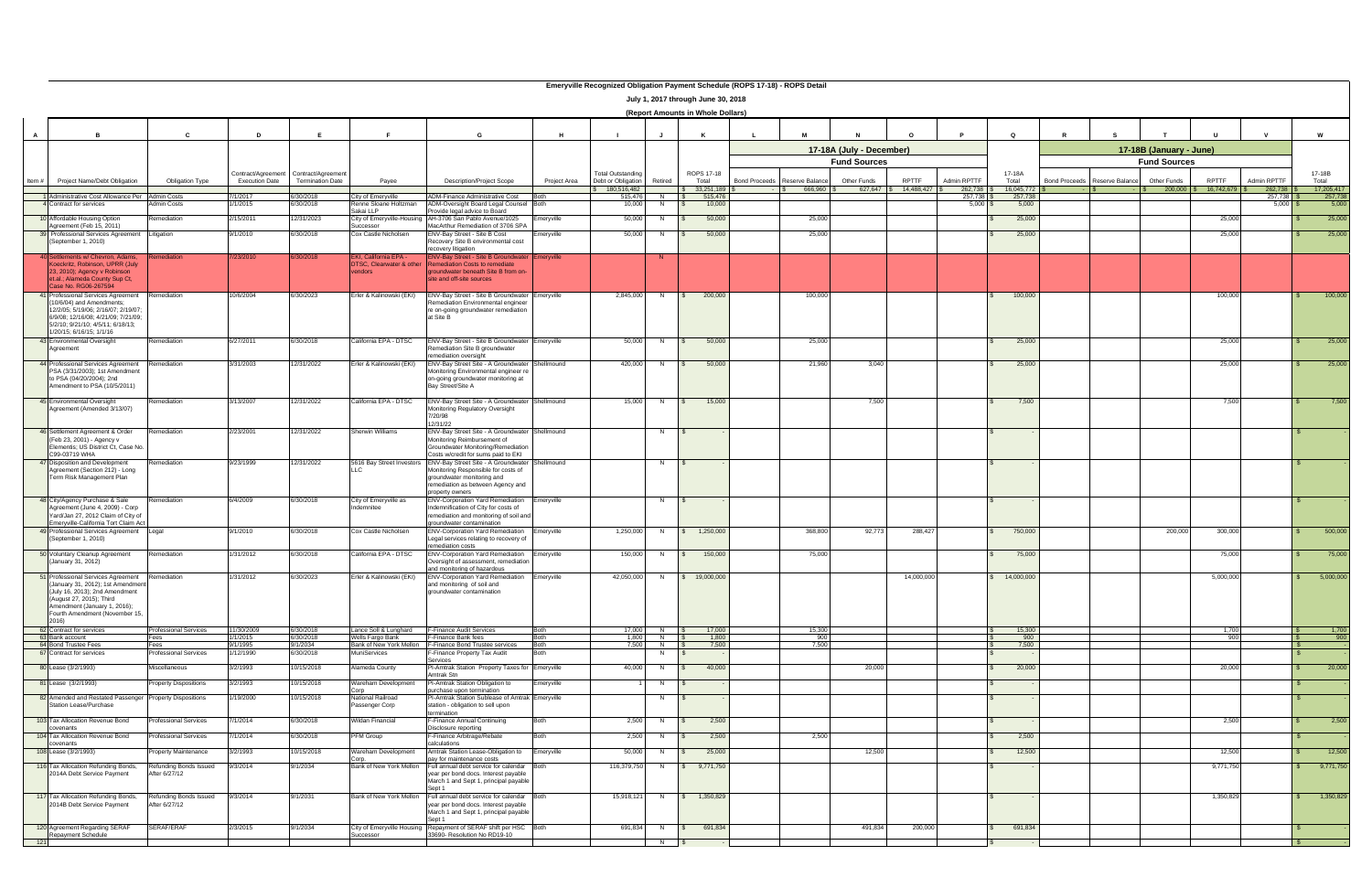|              | Emeryville Recognized Obligation Payment Schedule (ROPS 17-18) - ROPS Detail |                        |              |                                                                          |       |                                  |              |                                                |                          |                                   |                               |                     |         |              |                         |                         |                                           |                     |        |              |                                                    |
|--------------|------------------------------------------------------------------------------|------------------------|--------------|--------------------------------------------------------------------------|-------|----------------------------------|--------------|------------------------------------------------|--------------------------|-----------------------------------|-------------------------------|---------------------|---------|--------------|-------------------------|-------------------------|-------------------------------------------|---------------------|--------|--------------|----------------------------------------------------|
|              | July 1, 2017 through June 30, 2018                                           |                        |              |                                                                          |       |                                  |              |                                                |                          |                                   |                               |                     |         |              |                         |                         |                                           |                     |        |              |                                                    |
|              |                                                                              |                        |              |                                                                          |       |                                  |              |                                                |                          | (Report Amounts in Whole Dollars) |                               |                     |         |              |                         |                         |                                           |                     |        |              |                                                    |
| $\mathbf{A}$ | $\overline{B}$                                                               | $\mathbf{c}$           | $\mathbf{D}$ | E                                                                        | F.    | $\mathbf{G}$                     | H            | $\blacksquare$                                 | J                        | K                                 | M<br>L                        |                     | $\circ$ | $\mathbf{P}$ | $\mathbf Q$             | $\mathbf R$             | s                                         | $\mathbf{T}$        | $\cup$ | $\mathbf{v}$ | W                                                  |
|              |                                                                              |                        |              |                                                                          |       |                                  |              |                                                |                          |                                   | 17-18A (July - December)      |                     |         |              |                         | 17-18B (January - June) |                                           |                     |        |              |                                                    |
|              |                                                                              |                        |              |                                                                          |       |                                  |              |                                                |                          |                                   |                               | <b>Fund Sources</b> |         |              |                         |                         |                                           | <b>Fund Sources</b> |        |              |                                                    |
| Item $#$     | Project Name/Debt Obligation                                                 | <b>Obligation Type</b> |              | Contract/Agreement Contract/Agreement<br>Execution Date Termination Date | Payee | <b>Description/Project Scope</b> | Project Area | <b>Total Outstanding</b><br>Debt or Obligation | Retired                  | ROPS 17-18<br>Total               | Bond Proceeds Reserve Balance | Other Funds         | RPTTF   | Admin RPTTF  | 17-18A<br>Total         |                         | Bond Proceeds Reserve Balance Other Funds |                     | RPTTF  | Admin RPTTF  | 17-18B<br>Total                                    |
| 122<br>123   |                                                                              |                        |              |                                                                          |       |                                  |              |                                                | $N$ \$<br>$N$ \$         |                                   |                               |                     |         |              |                         |                         |                                           |                     |        |              | l \$                                               |
| 124          |                                                                              |                        |              |                                                                          |       |                                  |              |                                                | $N$ \$                   |                                   |                               |                     |         |              |                         |                         |                                           |                     |        |              | $\sqrt{S}$                                         |
| 125          |                                                                              |                        |              |                                                                          |       |                                  |              |                                                | $N$ \$                   |                                   |                               |                     |         |              |                         |                         |                                           |                     |        |              | $\sqrt{S}$                                         |
| 126<br>127   |                                                                              |                        |              |                                                                          |       |                                  |              |                                                | $N$ \$<br>$N$ \$         |                                   |                               |                     |         |              |                         |                         |                                           |                     |        |              | $\sqrt{S}$<br>$\mathsf{S}$                         |
| 128          |                                                                              |                        |              |                                                                          |       |                                  |              |                                                | $N$ \$                   |                                   |                               |                     |         |              |                         |                         |                                           |                     |        |              | $\sqrt{S}$                                         |
| 129          |                                                                              |                        |              |                                                                          |       |                                  |              |                                                | $N$ \$                   |                                   |                               |                     |         |              |                         |                         |                                           |                     |        |              | <b>S</b>                                           |
| 130<br>131   |                                                                              |                        |              |                                                                          |       |                                  |              |                                                | $N$ \$<br>$N$ \$         |                                   |                               |                     |         |              |                         |                         |                                           |                     |        |              | $\mathsf{S}$<br>$\sqrt{S}$                         |
| 132          |                                                                              |                        |              |                                                                          |       |                                  |              |                                                | $N$ \$                   |                                   |                               |                     |         |              |                         |                         |                                           |                     |        |              | $\sqrt{s}$                                         |
| 133          |                                                                              |                        |              |                                                                          |       |                                  |              |                                                | $N$ \$                   |                                   |                               |                     |         |              |                         |                         |                                           |                     |        |              | $\sqrt{S}$                                         |
| 134<br>135   |                                                                              |                        |              |                                                                          |       |                                  |              |                                                | $N$ \$<br>$N$ $\sqrt{S}$ |                                   |                               |                     |         |              |                         |                         |                                           |                     |        |              | <b>S</b><br>$\begin{array}{c} \bullet \end{array}$ |
| 136          |                                                                              |                        |              |                                                                          |       |                                  |              |                                                | $N$ \$                   |                                   |                               |                     |         |              |                         |                         |                                           |                     |        |              | $\sqrt{s}$                                         |
| 137          |                                                                              |                        |              |                                                                          |       |                                  |              |                                                | $N$ \$                   |                                   |                               |                     |         |              |                         |                         |                                           |                     |        |              | $\mathsf{S}$                                       |
| 138<br>139   |                                                                              |                        |              |                                                                          |       |                                  |              |                                                | $N$ \$<br>N \$           |                                   |                               |                     |         |              | $\overline{\mathbf{s}}$ |                         |                                           |                     |        |              | \$<br>$\sqrt{S}$                                   |
| 140          |                                                                              |                        |              |                                                                          |       |                                  |              |                                                | $N$ \$                   |                                   |                               |                     |         |              |                         |                         |                                           |                     |        |              | $\sqrt{s}$                                         |
| 141          |                                                                              |                        |              |                                                                          |       |                                  |              |                                                | $N$ \$                   |                                   |                               |                     |         |              |                         |                         |                                           |                     |        |              | $\sqrt{S}$                                         |
| 142<br>143   |                                                                              |                        |              |                                                                          |       |                                  |              |                                                | $N$ \$<br>$N$ \$         |                                   |                               |                     |         |              |                         |                         |                                           |                     |        |              | IS-<br>$\mathsf{S}$                                |
| 144          |                                                                              |                        |              |                                                                          |       |                                  |              |                                                | $N$ \$                   |                                   |                               |                     |         |              |                         |                         |                                           |                     |        |              | $\sqrt{S}$                                         |
| 145          |                                                                              |                        |              |                                                                          |       |                                  |              |                                                | $N$ \$                   |                                   |                               |                     |         |              |                         |                         |                                           |                     |        |              | $\mathbb{S}$                                       |
| 146<br>147   |                                                                              |                        |              |                                                                          |       |                                  |              |                                                | $N$ \$<br>$N$ \$         |                                   |                               |                     |         |              |                         |                         |                                           |                     |        |              | <b>S</b><br>$\mathsf{S}$                           |
| 148          |                                                                              |                        |              |                                                                          |       |                                  |              |                                                | $N$ \$                   |                                   |                               |                     |         |              |                         |                         |                                           |                     |        |              | $\sqrt{s}$                                         |
| 149          |                                                                              |                        |              |                                                                          |       |                                  |              |                                                | $N$ \$                   |                                   |                               |                     |         |              |                         |                         |                                           |                     |        |              | $\sqrt{S}$                                         |
| 150<br>151   |                                                                              |                        |              |                                                                          |       |                                  |              |                                                | $N$ \$<br>$N$ \$         |                                   |                               |                     |         |              |                         |                         |                                           |                     |        |              | <b>S</b><br><b>S</b>                               |
| 152          |                                                                              |                        |              |                                                                          |       |                                  |              |                                                | $N$ \$                   |                                   |                               |                     |         |              |                         |                         |                                           |                     |        |              | $\sqrt{s}$                                         |
| 153          |                                                                              |                        |              |                                                                          |       |                                  |              |                                                | $N$ \$                   |                                   |                               |                     |         |              |                         |                         |                                           |                     |        |              | $\sqrt{S}$                                         |
| 154<br>155   |                                                                              |                        |              |                                                                          |       |                                  |              |                                                | $N$ \$<br>N \$           |                                   |                               |                     |         |              | $\overline{\mathbf{s}}$ |                         |                                           |                     |        |              | \$<br>$\sqrt{S}$                                   |
| 156          |                                                                              |                        |              |                                                                          |       |                                  |              |                                                | $N$ \$                   |                                   |                               |                     |         |              |                         |                         |                                           |                     |        |              | $\sqrt{s}$                                         |
| 157          |                                                                              |                        |              |                                                                          |       |                                  |              |                                                | $N$ \$                   |                                   |                               |                     |         |              |                         |                         |                                           |                     |        |              | $\sqrt{S}$                                         |
| 158<br>159   |                                                                              |                        |              |                                                                          |       |                                  |              |                                                | $N$ \$<br>$N$ \$         |                                   |                               |                     |         |              |                         |                         |                                           |                     |        |              | $\sqrt{S}$<br>IS-                                  |
| 160          |                                                                              |                        |              |                                                                          |       |                                  |              |                                                | $N$ \$                   |                                   |                               |                     |         |              |                         |                         |                                           |                     |        |              | IS.                                                |
| 161          |                                                                              |                        |              |                                                                          |       |                                  |              |                                                | $N$ \$                   |                                   |                               |                     |         |              |                         |                         |                                           |                     |        |              | $\mathbf{s}$                                       |
| 162<br>163   |                                                                              |                        |              |                                                                          |       |                                  |              |                                                | $N$ \$<br>$N$ \$         |                                   |                               |                     |         |              | $\mathbb{R}$            |                         |                                           |                     |        |              | <b>S</b>                                           |
| 164          |                                                                              |                        |              |                                                                          |       |                                  |              |                                                | $N$ \$                   |                                   |                               |                     |         |              |                         |                         |                                           |                     |        |              | $\sqrt{S}$<br>$\sqrt{s}$                           |
| 165          |                                                                              |                        |              |                                                                          |       |                                  |              |                                                | $N$ \$                   |                                   |                               |                     |         |              |                         |                         |                                           |                     |        |              | $\sqrt{5}$                                         |
| 166<br>167   |                                                                              |                        |              |                                                                          |       |                                  |              |                                                | $N$ \$                   |                                   |                               |                     |         |              |                         |                         |                                           |                     |        |              | $\sqrt{S}$                                         |
| 168          |                                                                              |                        |              |                                                                          |       |                                  |              |                                                | $N$ \$<br>$N$ \$         |                                   |                               |                     |         |              |                         |                         |                                           |                     |        |              | <b>S</b><br>$\sqrt{s}$                             |
| 169          |                                                                              |                        |              |                                                                          |       |                                  |              |                                                | $N$ \$                   |                                   |                               |                     |         |              |                         |                         |                                           |                     |        |              | $\sqrt{S}$                                         |
| 170          |                                                                              |                        |              |                                                                          |       |                                  |              |                                                | $N$ \$                   |                                   |                               |                     |         |              |                         |                         |                                           |                     |        |              | \$                                                 |
| 171<br>172   |                                                                              |                        |              |                                                                          |       |                                  |              |                                                | $N$ $\sqrt$<br>N \$      |                                   |                               |                     |         |              | $\overline{\mathbf{s}}$ |                         |                                           |                     |        |              | $\sqrt{s}$                                         |
| 173          |                                                                              |                        |              |                                                                          |       |                                  |              |                                                | $N$ \$                   |                                   |                               |                     |         |              |                         |                         |                                           |                     |        |              |                                                    |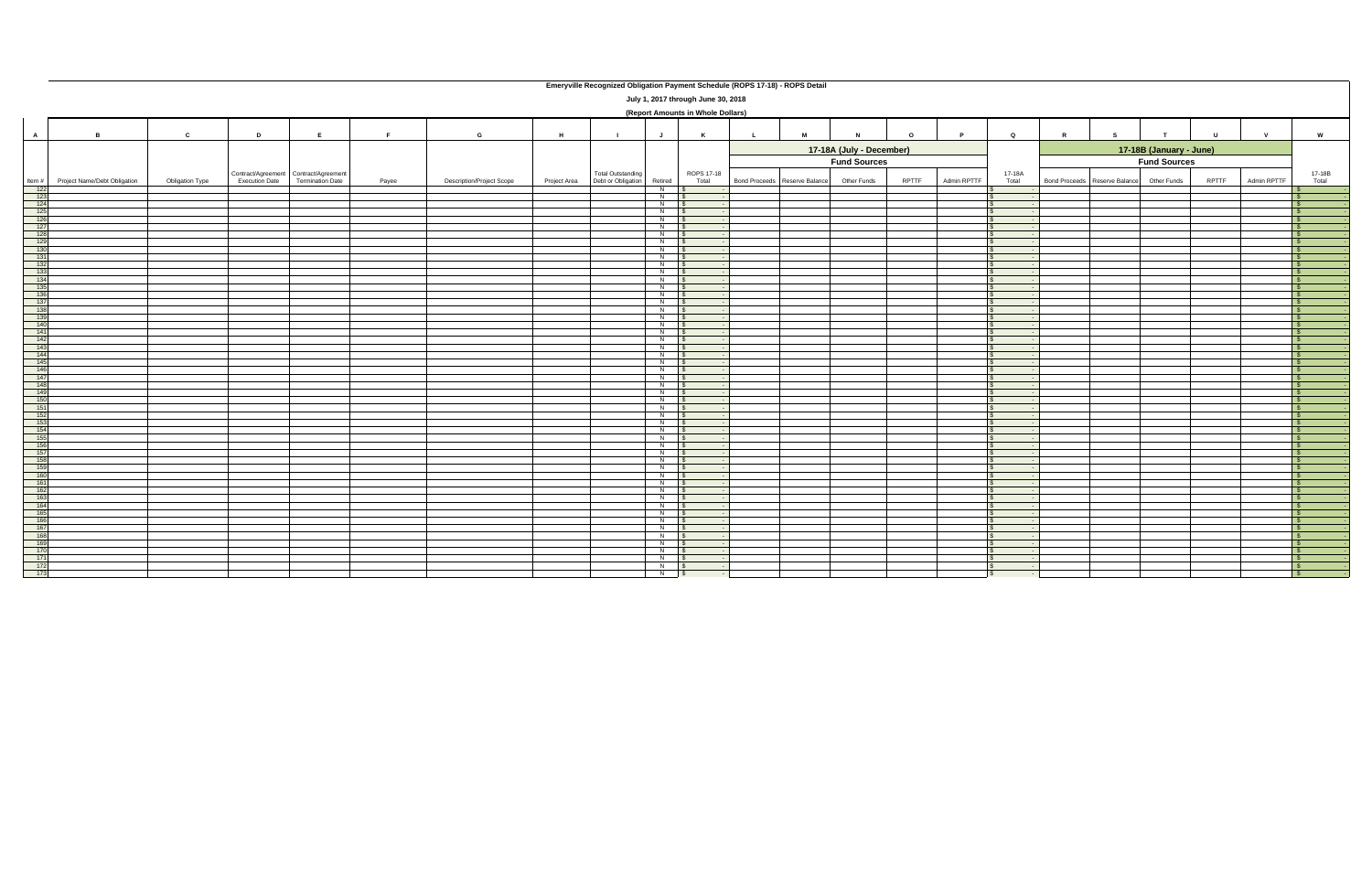|   | Pursuant to Health and Safety Code section 34177 (I), Redevelopment Property Tax Trust Fund (RPTTF) may be listed as a source of payment on the ROPS, but only to the extent no other funding source is available |                       |                                      |                                  |                                 |                              |              |                                                                          |
|---|-------------------------------------------------------------------------------------------------------------------------------------------------------------------------------------------------------------------|-----------------------|--------------------------------------|----------------------------------|---------------------------------|------------------------------|--------------|--------------------------------------------------------------------------|
|   | or when payment from property tax revenues is required by an enforceable obligation. For tips on how to complete the Report of Cash Balances Form, see Cash Balance Tips Sheet.                                   |                       |                                      |                                  |                                 |                              |              |                                                                          |
| A | B                                                                                                                                                                                                                 | $\mathbf{C}$          | D                                    | E.                               | F.                              | G                            | H            |                                                                          |
|   |                                                                                                                                                                                                                   |                       |                                      |                                  |                                 |                              |              |                                                                          |
|   |                                                                                                                                                                                                                   |                       | <b>Bond Proceeds</b>                 |                                  | <b>Reserve Balance</b>          | Other                        | <b>RPTTF</b> |                                                                          |
|   |                                                                                                                                                                                                                   |                       |                                      | Prior ROPS                       | Prior ROPS<br><b>RPTTF</b>      |                              |              |                                                                          |
|   |                                                                                                                                                                                                                   | Bonds issued on       |                                      | period balances<br>and DDR RPTTF | distributed as                  | Rent,                        | Non-Admin    |                                                                          |
|   | <b>Cash Balance Information by ROPS Period</b>                                                                                                                                                                    | or before<br>12/31/10 | Bonds issued on<br>or after 01/01/11 | balances<br>retained             | reserve for future<br>period(s) | grants,<br>interest, etc.    | and<br>Admin | <b>Comments</b>                                                          |
|   |                                                                                                                                                                                                                   |                       |                                      |                                  |                                 |                              |              |                                                                          |
|   | ROPS 15-16B Actuals (01/01/16 - 06/30/16)<br>1 Beginning Available Cash Balance (Actual 01/01/16)                                                                                                                 |                       |                                      |                                  |                                 |                              |              |                                                                          |
|   |                                                                                                                                                                                                                   |                       |                                      |                                  |                                 |                              |              |                                                                          |
|   |                                                                                                                                                                                                                   |                       |                                      |                                  |                                 |                              |              |                                                                          |
|   |                                                                                                                                                                                                                   | 166,830               |                                      | 21,529,035                       |                                 |                              |              |                                                                          |
|   | 2  Revenue/Income (Actual 06/30/16)<br>RPTTF amounts should tie to the ROPS 15-16B distribution from the                                                                                                          |                       |                                      |                                  |                                 |                              |              |                                                                          |
|   | County Auditor-Controller during January 2016                                                                                                                                                                     |                       |                                      |                                  |                                 |                              |              |                                                                          |
|   |                                                                                                                                                                                                                   | 149                   |                                      |                                  |                                 | 827,647                      |              |                                                                          |
|   | 3 Expenditures for ROPS 15-16B Enforceable Obligations (Actual                                                                                                                                                    |                       |                                      |                                  |                                 |                              |              |                                                                          |
|   | 06/30/16)                                                                                                                                                                                                         |                       |                                      |                                  |                                 |                              |              |                                                                          |
|   |                                                                                                                                                                                                                   |                       |                                      |                                  |                                 |                              |              |                                                                          |
|   |                                                                                                                                                                                                                   | 166,979               |                                      | 3,873,787                        |                                 |                              |              |                                                                          |
|   | 4   Retention of Available Cash Balance (Actual 06/30/16)<br>RPTTF amount retained should only include the amounts distributed as                                                                                 |                       |                                      |                                  |                                 |                              |              |                                                                          |
|   | reserve for future period(s)                                                                                                                                                                                      |                       |                                      |                                  |                                 |                              |              |                                                                          |
|   |                                                                                                                                                                                                                   |                       |                                      | 8,727,995                        |                                 |                              |              | Tax Allocation Refunding Bonds - principal and<br>interest paid in 9/16. |
|   | 5 ROPS 15-16B RPTTF Balances Remaining                                                                                                                                                                            |                       |                                      |                                  |                                 |                              |              |                                                                          |
|   |                                                                                                                                                                                                                   |                       |                                      | No entry required                |                                 |                              |              |                                                                          |
|   |                                                                                                                                                                                                                   |                       |                                      |                                  |                                 |                              |              |                                                                          |
| 6 | <b>Ending Actual Available Cash Balance</b>                                                                                                                                                                       |                       |                                      |                                  |                                 |                              |              |                                                                          |
|   | C to G = $(1 + 2 - 3 - 4)$ , H = $(1 + 2 - 3 - 4 - 5)$                                                                                                                                                            |                       |                                      |                                  |                                 |                              |              | \$8.26M was spent in the 16-17A ROPS period.                             |
|   |                                                                                                                                                                                                                   |                       |                                      |                                  |                                 |                              |              | \$1.29M is applied to the 17-18A ROPS period                             |
|   |                                                                                                                                                                                                                   |                       |                                      | $8,927,253$ \$<br><sup>\$</sup>  |                                 | $827,647$ \$<br>$\mathbf{s}$ |              | $\frac{1}{2}$ and \$200K is applied to the 17-18B period.                |

# **Emeryville Recognized Obligation Payment Schedule (ROPS 17-18) - Report of Cash Balances (Report Amounts in Whole Dollars)**